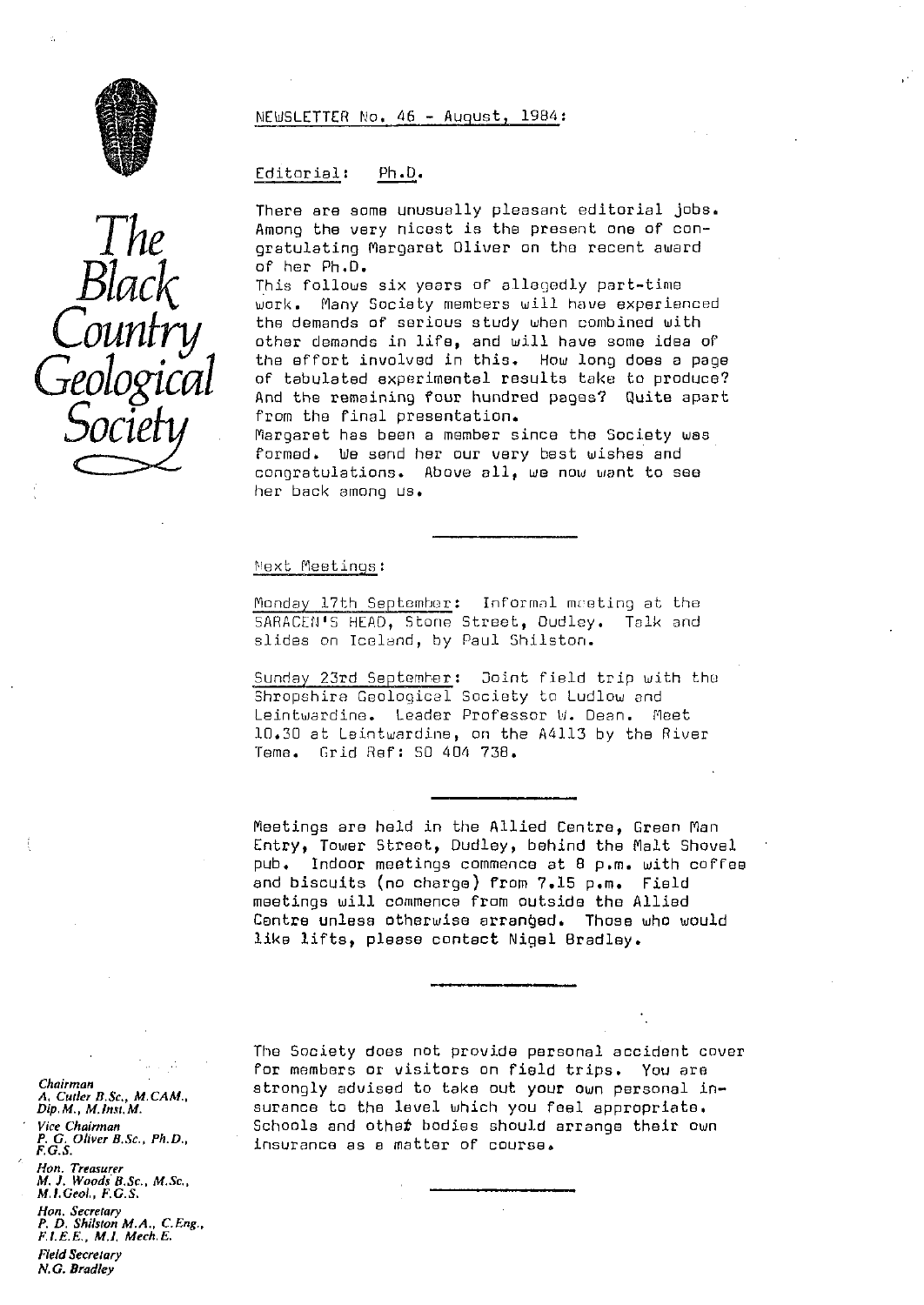October 14th, Sunday: In response to John Golledge's suggestion for a trip to York to see the dinosaur exhihition in York Museum, a coach has been hooked for members of the BCGS and friends. Pick up points will be:- DUDLEY, The Library 8.30 a.m. WEST BROMWICH, The Library 6.45 a.m. SUTTON COLDFIELD, Beeches Walk 9.55 a.m.

The return time is 5.45 p.m. This allows 1-5 p.m. for the exhibition, and the rest for tea in the city. Return to Dudley at approx. 9.30 p.m. Cost f4.00. Children 15 and under f2.00. Please complete the form at the end of the nowsletter.

October 15th, Monday: Talk by Dr. I. Fairchild at The Saracen's Head, Stone St., Dudley.

"The Balmy Shores and Icy bastes of the Late Precambrian". Several countries in the North Atlantic arcs possess a distinctive association of late Precambrian sediments with peculiar climatic indicators. On the one hand there are groat thicknesses of carbonate rocks, especially dolomites, with structures suggesting a warm climate during deposition. On the other hand there are glacial deposits indicating two great ice ages. These two types of sedimentation will be contrasted. Examples will he taken from the Scottish Isles and the present icy wastes of NE. Spitsbergen, where late Precambrian sediments are beautifully preserved.

November 12th, Monday:

 $\overline{1}$ 

Informal meeting at the Allied Centre, Dudley. Talk by Maitland Woods on "Borehole Drilling."

November 17th, Saturday: •Borehole drilling, at a location

to be announced. This will be followed by a lunchtime buffet social at The Park Inn, George Street, Woodsetton. The cost will be 52.00 per person. Please write to Nigel Aradley, enclosing cheque (BCGS) for tickets.

# Devember 3rd, Monday:

Talk by Professor A. Hallam, at the Allied Centre. "Mass Extinctions in tho Fossil Record."

New Unnue - The Saracen's Head : All this year's meetings at the Allied Centre have been well attended. Nevertheless, some members have felt that meetings held in a pub would be more enjoyable. Accordingly we have arranged to have two of our events at The Saracen's Head, Stone Street, Dudley. A comfortable room upstairs will be availsbie for us to meet in privacy. The two evenings concerned are 17th September and 15th October. Further meetings can be held there next year if the arrangement proves popular.

"The Biology of Trilobites." Lecture by Dr. P. Lane, 5th Dec., 198 J.

Trilobites existed over 350 ma., from the mid-Cambrian to the Lower Permian, but they are usually rare except in shallow marine Cambrian sediments. Arthropods are not a natural group hecause they have major differences, and trilobites may in the future be classified as a single phylum. Trilobites moult, so many fossils are found as separate parts of the hard exoskeleton, which is Po% calcite. Slides of magnificent Devonian trilobites from New York State were shown, making us quite jealous. The variation of the fossils is reflected in variation in their biology. In adult size they vary from 2mm. to 700mm. Thoracic segments vary from 0-56. The shape varies from flat to round, and from smooth to many furrowed. Some have no eyes and some have enormous eyes. Collections at all stages have been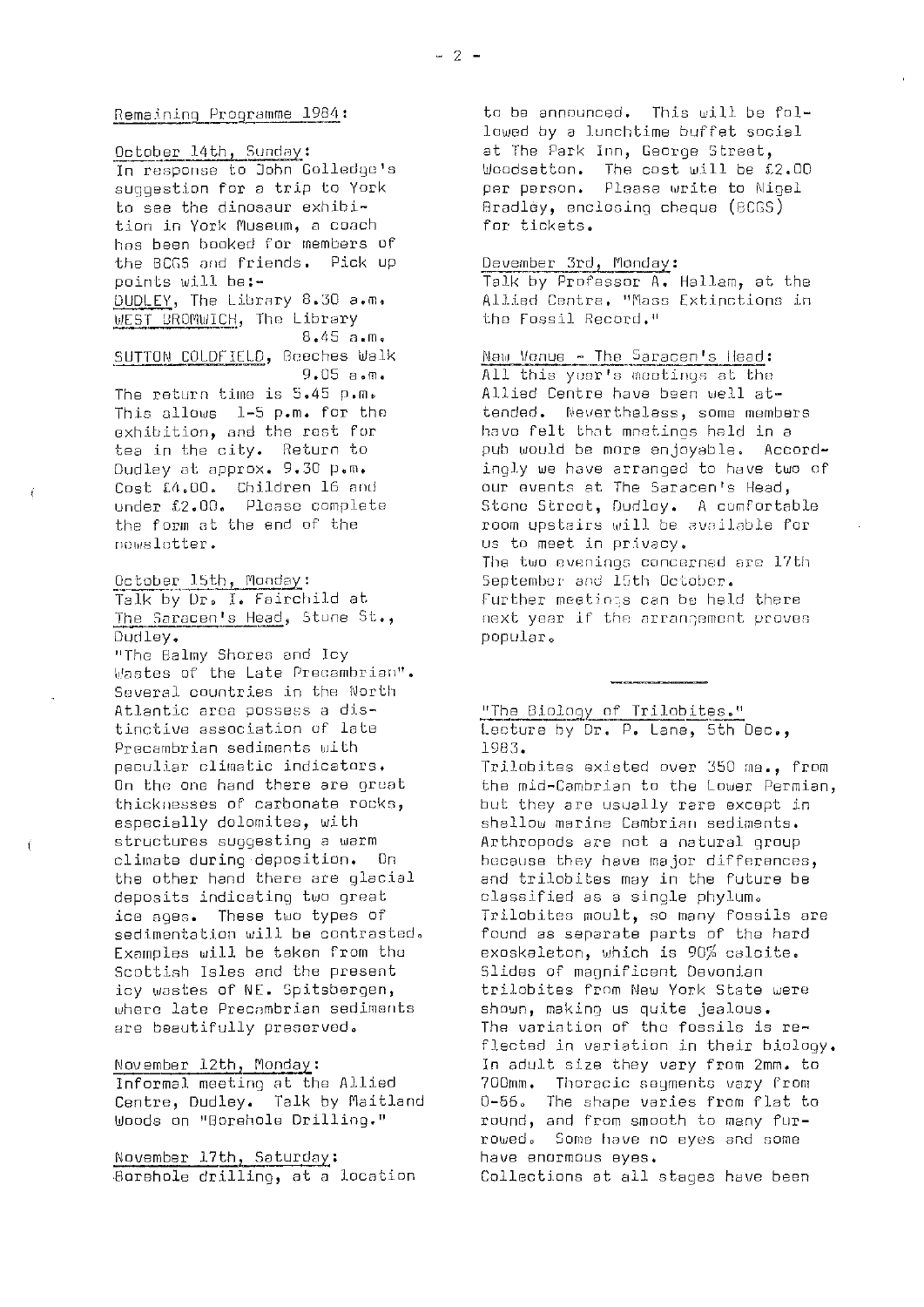found revealing details of tho life cycle. At 0.5mm there is no articulation, then the head develops. The thorax follows, developing segments from the back forward, until the adult number is reached. These then grow to full size. Sexual maturity is not known. From mass burials, all specimens can be measured, and a curve platted of length against number. This can show the peak pelagic size, before the benthonic habit is adoptod. Old age is probably four years. The eyes are of two sorts. Compound eyes are covered by a complete sheet of cornea. Lens crystals are up to 1 mm larger than any today, moveable, and they moult. Separate. hemispherical eyes have exoskeleton of pure calcite between them. The calcite C-axis of single refraction is used for vision. Curved moulds from below the eyes are mainly filled with sediments, so they hay have cantainad fluids. If so, this could improve resolution as in an achromatic lens. Eyes help to orientate the trilobite on the surface of the water, and to use currents for feeding. Trilobites can roll up, and the groove below takes the tail and some thoracic segments. Not many creatures today do roll up. It is probably a defence mechanism, Pyrite preservation of soft parts has been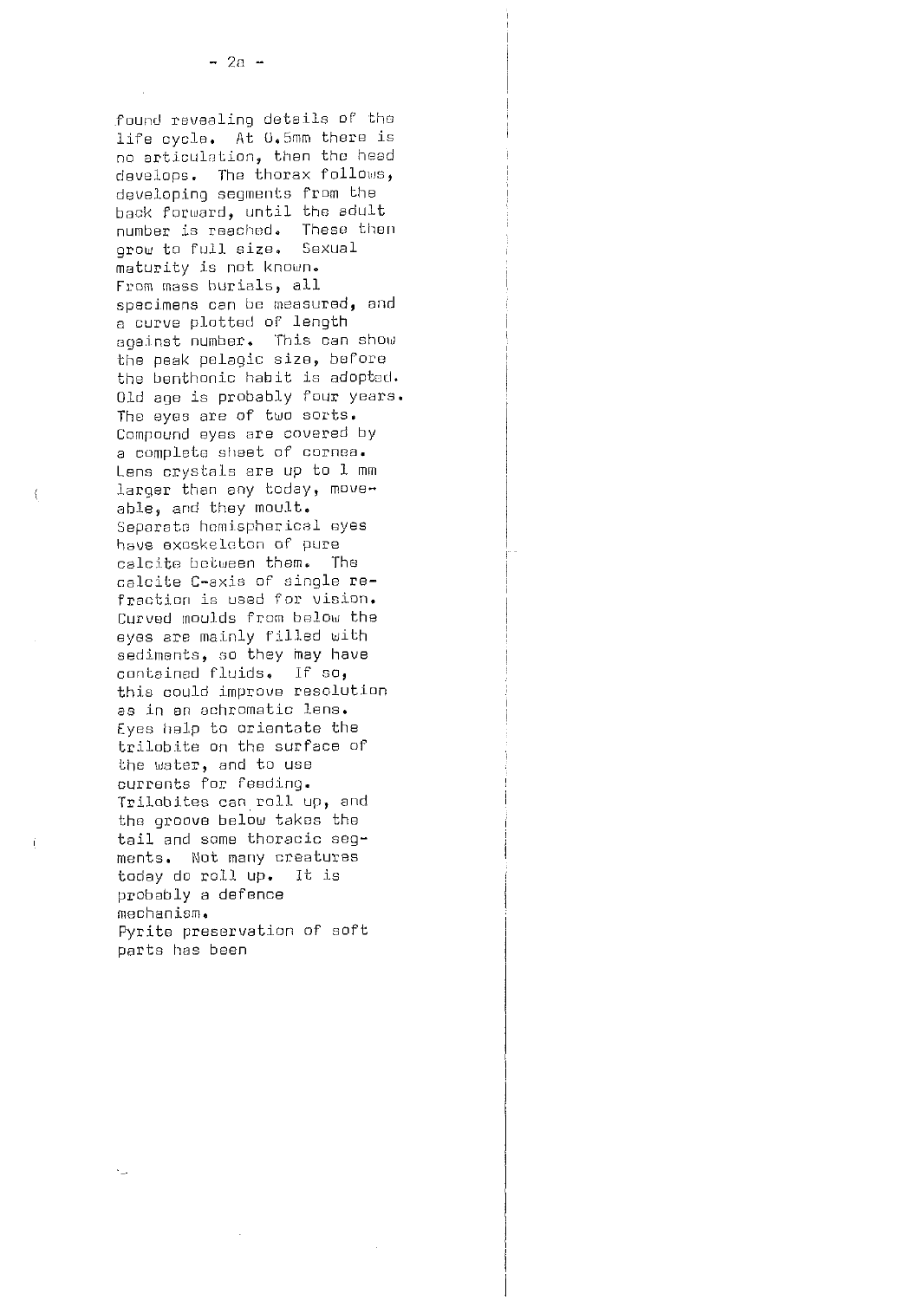found in some German and New York specimens. Appendages, gut, muscles and ligaments have been shown by X-ray. Muscle insertions on the exoskeleton, and the attachment of jointed legs have been found, and also the hypostome below the head. The Burgess Shales of British Columbia, mid-Cambrian, show appendages and jointed legs with feathery branches. These are too thick for gills, and are probably food filters. The jointed appendages are suitable for walking. Gills are, not known, and may not have been needed. The ventral surface of the body may have been delicate enough to allow the exchange of gases.

Over 30 people were present, and a lively half hour of questions followed. These inelr.ided defence mechanisms, extinction, structure and uses. It was obvious how much members had enjoyed Dr. Lane's talk.

Sheila Pitts:

"The Forest of Dean." March 24th 1984. Field Meeting led by Martin Bragg.

The geology of the Forest of Dean is in the form of a bowl, with the youngest (Carboniferous) strata at the centre, and the Devonian ago strata at the rim. This field meeting led by Martin Rragg of the Wilderness Field Study Centre, Micheldoan, first visited locations on the rim of the area around the Wilderness. In the afternoon we moved to May Hill to study the Silurian formations.

The most characteristic rack of the rim of the Forest of Dean is the quartz conglomerate, locally called "puddingstone". It is late Devonian and contains wellrounded quartz pehbles, formed from a shingle bank deposit, from the erosion of mountains to the north west. The puddingstone

is found on almost the whole circumference of the Forest of Dean and forms a very clear geological marker. be then moved up the geological column, by mowing towards the contra of the bowl. Conditions changed from the desert-like Devonian to the tropical sea of the Lower Carboniferous. Quarries showed the Whitehead Limestone (an algal formation) and the Crease Limestone, both of which are often impregnated with iron. Below these there was an exposure of Lower Dolomite. Across the road another quarry showed the Drybrook Sandstone, also Lower Carboniferous, with one thin bed showing a "cobbled road" effect, probably due to bonding of the bed in two different directions, causing fracturing into 100mm squares. In the afternoon we visited the May Hill area, where Silurian formations are exposed in a sharp anticline. Conditions in Silurian times were those of a warm shallow sea, giving rise to coral limnstones and to shales, Along the roadside near Longhops,, the Woolhope limestone and Wenlock Shale were seen, but at the top of the hill and lower down in the succession, we saw a fine series of Uenlock Limestone exposures. These were in a line of old limestone quarries which foi.lowed the line of

the anticline northward, There were several very clear sections, one of them showing a "hallstone" formation, representing the growth of submerged coral reefs which gradually became covered by other material which stopped further growth. The Forest of Dean is a fascinating geological area, and our thanks are

due to Martin Bragg for a first class geological, day.

Paul Shilston:

Field Trip to Warwickshire, April 15th, 1984.

Our guide for this trip was Tristram Resterman of Warwickshire County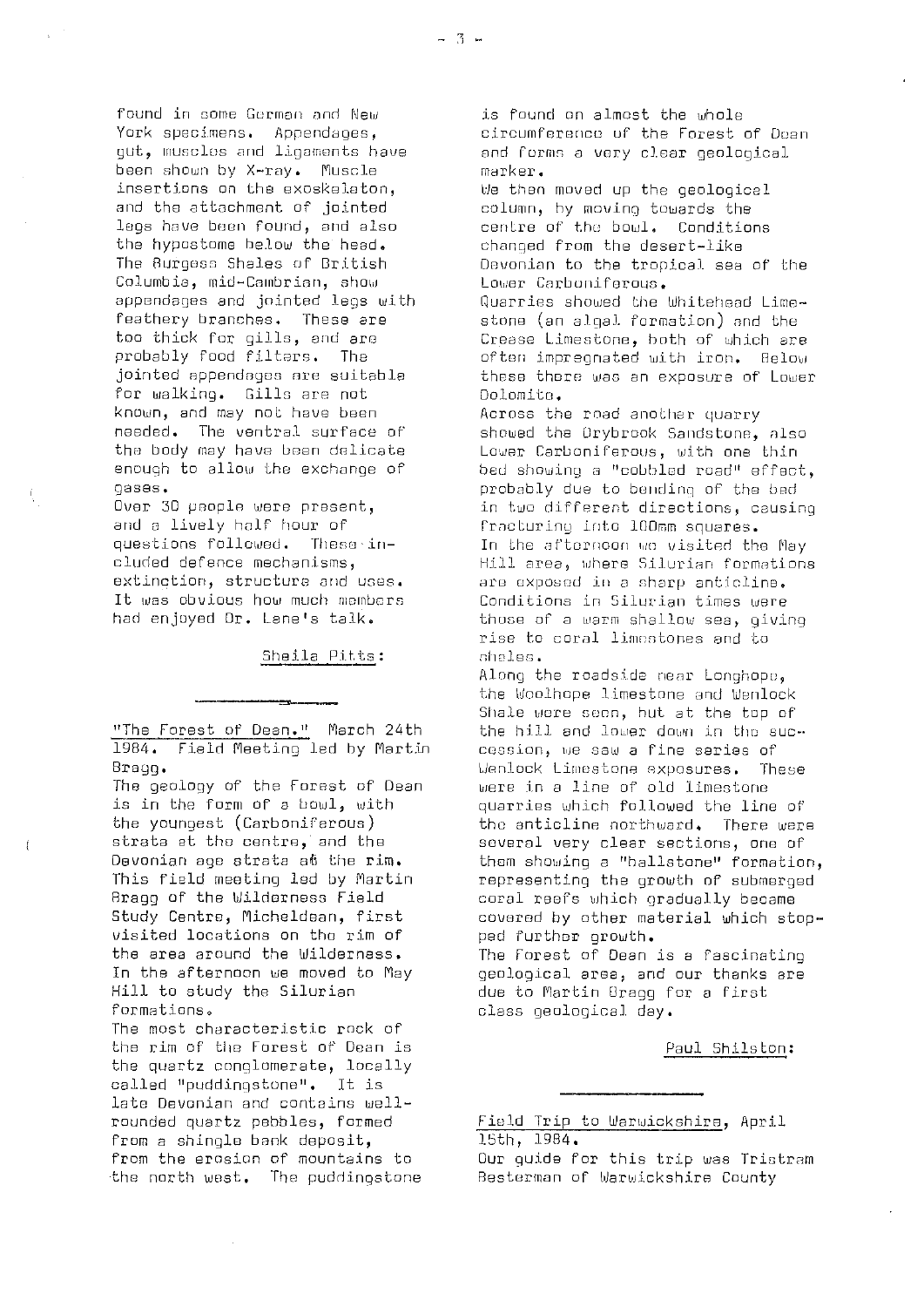Museum. The party assembled at<br>the Museum building, formerly Warwick's market hall, dating from 1690. The geological col-<br>lection is based on fossils the Warwick Natural History and<br>Archaeological Society. the local Permian and Triassic are particularly well reprosented, but the collection is Night Resolution is Night Resolution is Night Resolution is not in the Night Bradley: comprehensive, and has recently been re-catalogued. *to* were also shown the geological locality record centre, and  $\frac{Duddley \ Limes longer}$  and  $frac{dcrkings}{p}$ . finally viewed a temporary exhibition on Britain's oil and<br>gas.

weather outdoors, we made our<br>way to Coton End quarry. Keuper") Sandatone, this quarry<br>was the site of numerous emphibia and reptile discoveries before, during and after in<br>in the last contury. A factor aimed at providing valuable here may have been the generous<br>rewards paid to the quarrymen

vicinity of Nuneaton Ridge, an varying workings in Sandwell and to the eastern margin of the<br>Warwickshire Coalfield. At Next, at Man-Abell's Quarry, we<br>were able to inspect Hartshill The final, and most impressive site is now a large "test bed". site visited was Judkins The material for infilling the wadis. The Precambrian Caldecota land reclamation works on an<br>volcanics in the main part of agricultural site north of Wa

shearing. At the western end, Cambrian Quartzites follow on unconformably, the junction also being<br>faulted and intruded. All the exposures visited have been<br>designated Sites of Special Scienticollected in the last century by a designated Sites of Special Scienti-<br>the Warwick Natural History and a fic Interest. Tristram Besterman is Archaeological Society.<br>Amphibians and reptiles from the consuring that representative section ensuring that representative sections<br>remain conserved.

gas.<br>Leaving the comfort of the state of the Dudley Sports Centre site for<br>the proposed full scale trial of rock Leaving the comfort of the the the proposed full scale trial of rock<br>Museum for the showery April the paste infilling of abandoned workings. paste infilling of abandoned workings,<br>there has been intense scientific and way to Coton End quarry. engineering research activity over the<br>Exposing Sromsgrove (or"Lower – last few months both on the surface last few months both on the surface<br>and underground. These detailed engineering and geotechnical observations<br>before, during and after infilling are in the last century. A factor and a providing valuable<br>here may have been the generous and information on the success of the rewards paid to the quarrymen infilling methods, and to assist in<br>for good specimens. for good specimens.<br>The afternoon was spent in the line techniques in the extensive and the afternoon was spent in the techniques in the extensive and t The afternoon was spent in the  $\begin{array}{ccc} \text{the} & \text{the} & \text{the} \\ \text{vicinity of Number } & \text{Ridge} & \text{an} & \text{varying working} & \text{in} & \text{Sandwell} & \text{and} \end{array}$ Walsall as well as Dudley in future<br>vears.

Warwickshire Coalfield. At Very detailed underground topographical<br>Hartshill, the Lower Cambrian surveys have been carried out by the Hartshill, the Lower Cambrian surveys have been carried out by the Hartshill Quartzite can be seen Borough Engineer's staff to assist the overlain by the Stockingford Consultants in the design of the in-<br>Shales. The former contains a fillino scheme. including the accura Shales. The former contains a filling scheme, including the accurate calcareous bed with the earliest calculation of the volume of voids to calcareous bed with the earliest calculation of the volume of voids to<br>"shelly" fauna known in Britain. be infilled. The British Geological be infilled. The British Geological.<br>Survey and Building Research were able to inspect Hartshill Establishment have been developing,<br>Quartzite lying unconformably on installing and monitoring equipment Quartzite lying unoonformahly on installing and monitoring equipment Precambrian volcanics.<br>The final, and most impressive and making observations. The whole workings is now likely to be drawn Triassic Sandstones rest un- from old colliery spoil heaps in the conformably on the Precambrian, and Staffordshire area, and at the request<br>with a basal breccia filling in a and of the Department of the Environment, with a basal breccia filling in the Oepartment of the Environment,<br>hollows that are interpreted as the Dudley Council will carry out derelic Dudley Council will carry out derelict volcanics in the main part of agricultural site north of Walsall,<br>the quarry consist largely of a sinvolving old colliery shale mounds the quarry consist largely of involving old colliery shale mounds,<br>air-fall and welded tuffs, with from which some material will be use from which some material will be used considerable intrusion and in the trial. In due course it is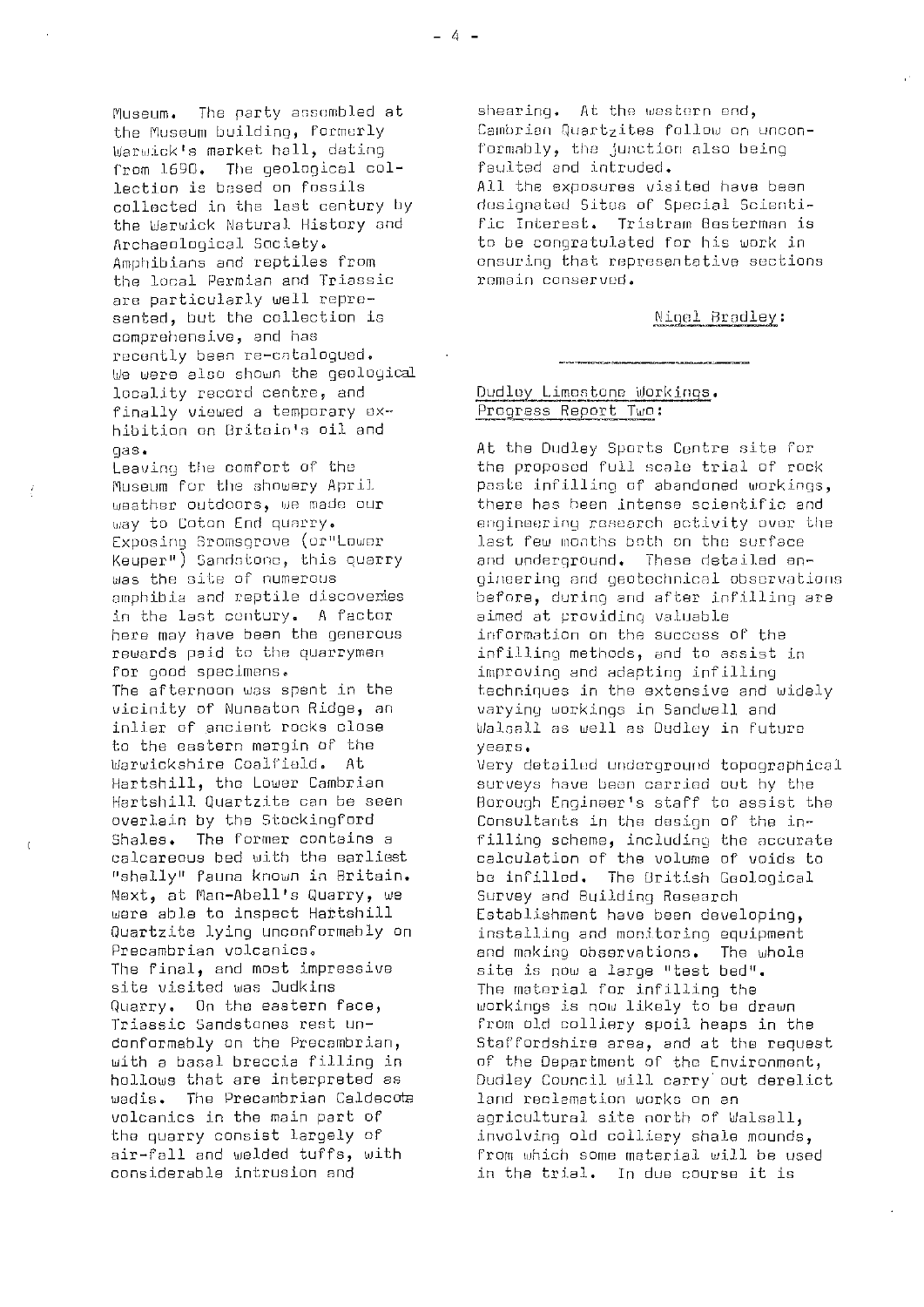$-5 -$ 

hopod that use of such material will result in benefits at source as well as at the receiving end with significant economies. Using the new shaft and hoist

at the Sports Centre now makes a descent into the workings comparable with using a lift in a high rise office black - hut with the need to comply with the strict safety procedures necessary for working a mine. When a comprehensive range of detailed photographs of the workings were being taken recently, the necessary high intensity illumination created a truly magical effect that can only be likened to visiting Father Christmas's grotto as a very young child. Inevitably all this development and research work has resulted in some delay to the programme for the actual infilling trial which is now anticipated to commence in November next. Meanwhile construction of the new canal tunnel from "The Well" to Singing Cavern is proceeding, and the bolted concrete segmental lining will afford visitors on the canal hosts an interesting comparison between modern and historical tunnelling techniques. To carry out the rook bolting for the roof stabilisation of the Singing Cavern itsolf, a series of platforms on scaffolding have been erected, The scale of the scaffolding and number of stages necessary to reach the various parts of the roof truly emphasise the sheer size of caverns such as this.

Alan J. R. Evans :

## Cuided Walks Programme :

Wrens Nest: Aug. 19th. Supt. 16th.

Naet - King Arthur pub.

Priory Road, Dudley, SO 943922.

Lickey Hills: Sept. 2nd.

Meet - Lickey Hills Municipal Golf Course. Grid Ref: 50 990759.

All commence 3 p.m.

### From the Papers:

1.) Deadline on Pit Plan for Beauty Spot. Express & Star 2.8.83. A final decision may at last he reached in October when the County Planning committee consider the Countess of Dudley's application for opencast mining at Saltwells, thus ending eighteen months of speculation.

2) Dowager's Mining Scheme Thrown Uut. Express & Star. 12.10.03. The Countess of Dudley's scheme to opencast land adjacent to Doultnn's Cl.aypit was finally thrown out by the County Council's Strategic Planning Committee. There may be a legal battle for compensation, so this may not be the last word.

3) German will open new valley Project. Express & Star 12.9.83. Professor Sukopp of the Institute of Ecology, Berlin, performed the opening ceremony of the new teaching centre and warden's headquarters at Seltwells Nature Reserve. This smart new building to the rear of Saltwells House is worth a visit, although displays are still in their infancy yet.

4) Hunt for 91ack Gold in County . Evening Mail 31.5.113. An exploration licence has been granted to Clyde Petroleum to carry out geological surveys near to Stratford on Avon, to search for oil and natural gas.

### 5) Cave for Auction.

Express & Star 30.6.83. Vales Rock at Kinver is to he auctioned following the death of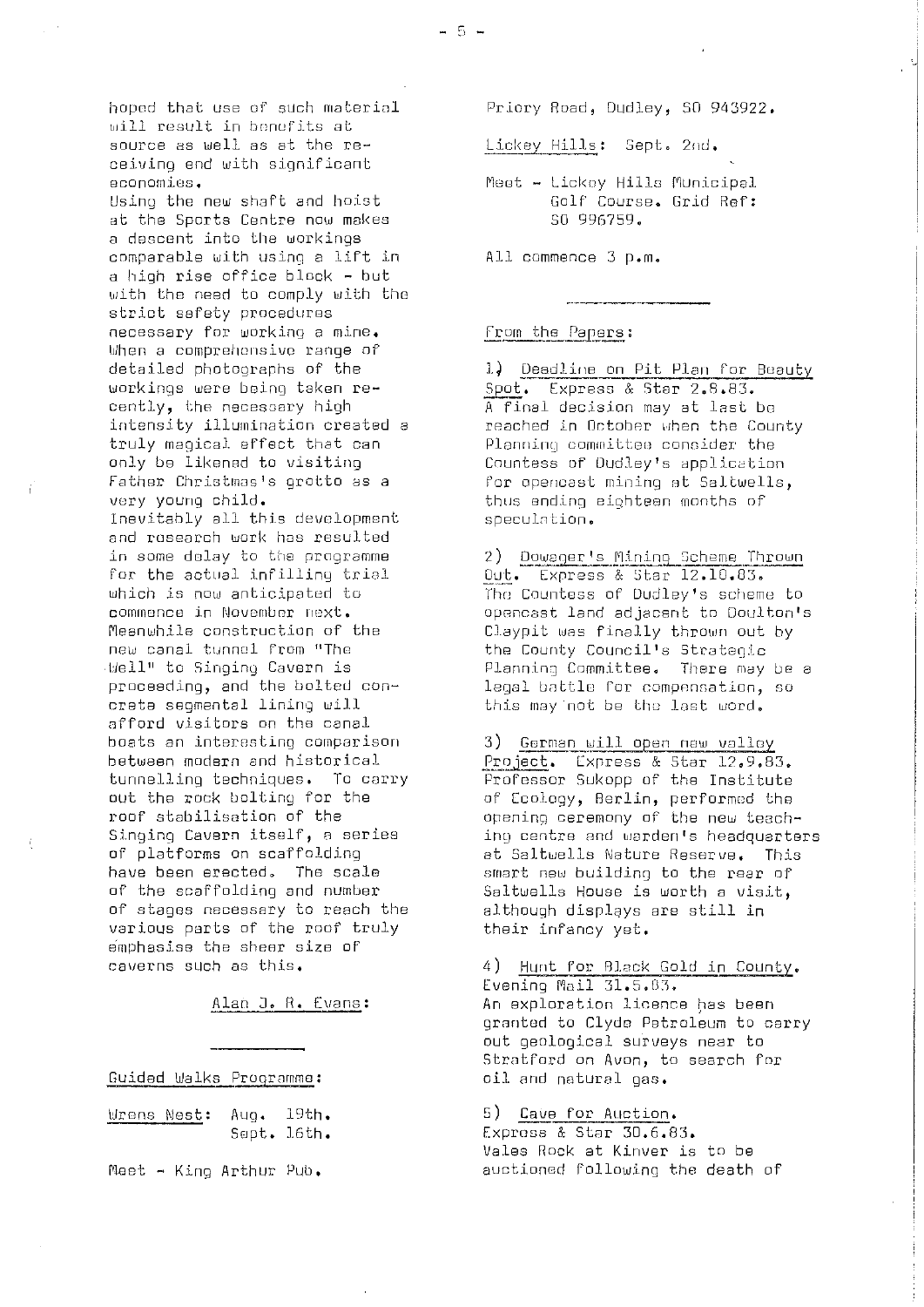j.Ls former owner. Members will remember the rock houses from our field meeting there last year, although we did not reach this one. There *is* speculation about a wealthy Arab prepared to buy at any cost!. The rock is listed, and development would require Dept. of the Environment approval.

## Evening Classes:

Birmingham University, Dopt. Of Extramural Studies, P.O. Box 363, Birmingham 815 2TT.

1. Introduction to Geology. 10 meetings, Mondays 7 p.m. from Oct. let, College of Art and Technology, Heyhridge Road, Wellington. £12. Tutor: Andrew Jenkinson.

2. Introduction to Geology. 10 meetings, Tuesdays 7.30 p.m. from Oct. 2nd. College of Higher Education, Garway, Walsall. £12. Tutor: Chris Sands, Ph.D.

University of Manchester, Dept. of Extramural Studies, Manchester M13 9PL. Geology of Anglesey. Long weekend field trip based at Beaumeris. Tutor: Dr. Paul Selden, Oct. 19-22. Registration fee .1D. Total fee excluding lunch approximately £65.

British Association - Geology: Norwich University 1904:- Sept. 9th. Norfolk coast. Sept. 10th. East Suffolk Craggs, Sept. 11th. Quaternary Studies. Sept. 12th. East Anglia regional geológical survey. Sept. 13th. Plate margins in the Quaternary.

Examples above. Details from Secretary in University House.

#### Geological Howlers.

Allen and Unuin offer this book at a discount for a bulk order to the Society, otherwise it retails at £2.95. It contains authentic examples of examination howlers, and apart from the lingering hope that they "only happen to other people;", they are very funny. The book would certainly make an amusing present for your friends, especially the geologist who has everything.

"Coal is formed under anaesthetic conditions where bacteria cannot function. The highest ranking coal is andesite." "The weather conditions changod once more and granite was laid down." "Gold is found in nougat in placer deposits." "The limostones of which the Houses of Parliament are mado ere changing to dolomite and this is causing Parliament to dissolve." To find your own humour, or order it, please contact Paul Shilston or Peter Knight. The cartoons are quite good Lou, such as the igloo captioned "glacial erotics."

Change of Committee Date from 10th Sept. to WEDNESDAY 19th Sept. SARACENS HEAD.

## }ion Sec.,

Paul Shileton, 16 St. Nicolas Gardens, Kings Norton, Birmingham 838 8TW. Tel: 021-459-3603.

# Field Sec.,

Nigel. Bradley, 11 Leicester Close, Warley, West Midlands, 067 5ND. Tel: 021-429-8833.

#### Editor :

Sheila Pitts, 17 The Pear Orchard, Northwey Farm, Tewkesbury, G1oa. GL20 SRS.